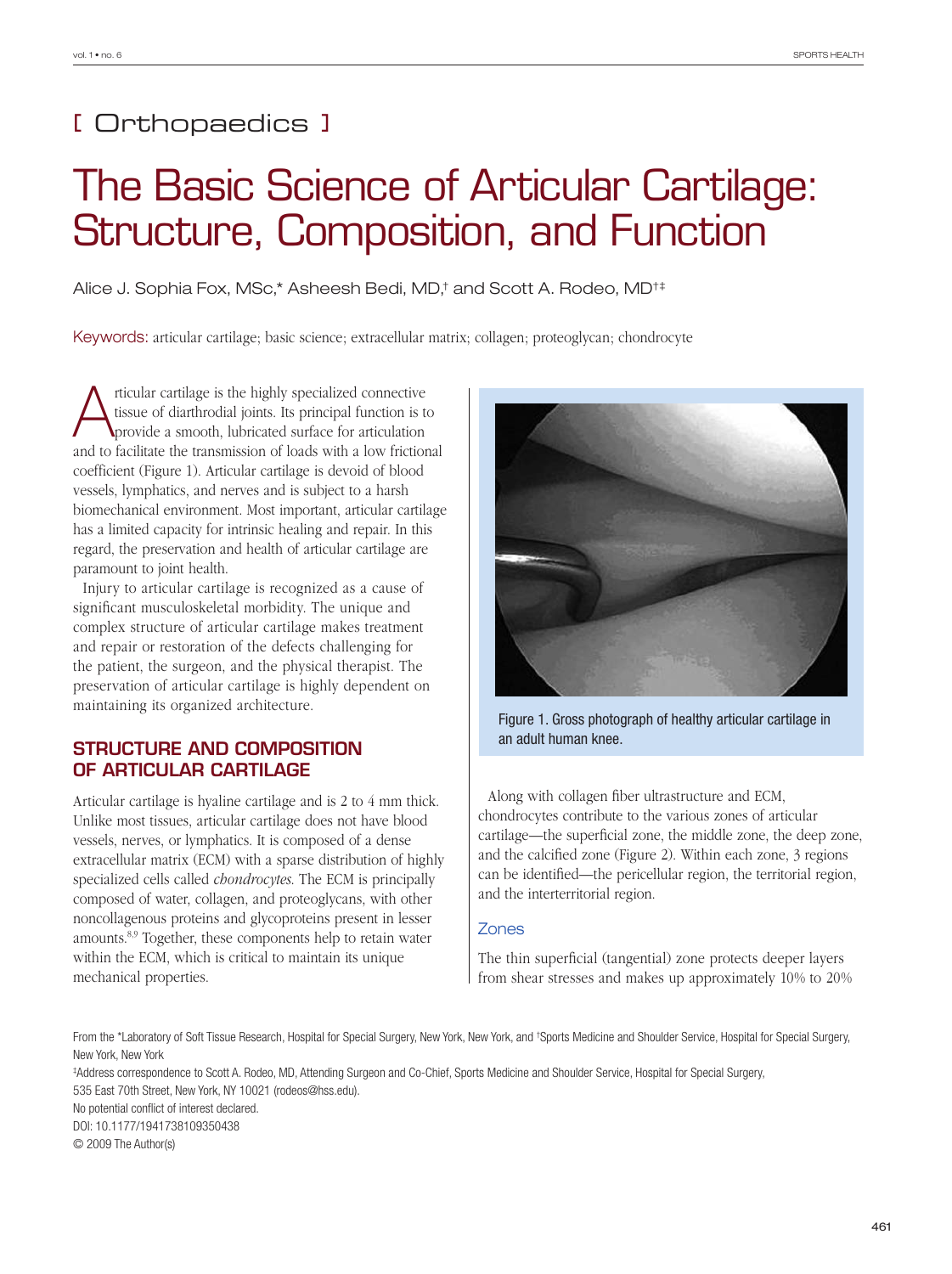



of articular cartilage thickness. The collagen fibers of this zone (primarily, type II and IX collagen) are packed tightly and aligned parallel to the articular surface (Figure 2). The superficial layer contains a relatively high number of flattened chondrocytes, and the integrity of this layer is imperative in the protection and maintenance of deeper layers. This zone is in contact with synovial fluid and is responsible for most of the tensile properties of cartilage, which enable it to resist the sheer, tensile, and compressive forces imposed by articulation.

Immediately deep to the superficial zone is the middle (transitional) zone, which provides an anatomic and functional bridge between the superficial and deep zones. The middle zone represents 40% to 60% of the total cartilage volume, and it contains proteoglycans and thicker collagen fibrils. In this layer, the collagen is organized obliquely, and the chondrocytes are spherical and at low density. Functionally, the middle zone is the first line of resistance to compressive forces.

The deep zone is responsible for providing the greatest resistance to compressive forces, given that collagen fibrils are arranged perpendicular to the articular surface. The deep zone contains the largest diameter collagen fibrils in a radial disposition, the highest proteoglycan content, and the lowest water concentration. The chondrocytes are typically arranged in columnar orientation, parallel to the collagen fibers and perpendicular to the joint line. The deep zone represents approximately 30% of articular cartilage volume.

The tide mark distinguishes the deep zone from the calcified cartilage. The deep zone is responsible for providing the greatest amount of resistance to compressive forces, given the high proteoglycan content. Of note, the collagen fibrils are arranged perpendicular to the articular cartilage. The calcified layer plays an integral role in securing the cartilage to bone, by anchoring the collagen fibrils of the deep zone to

subchondral bone. In this zone, the cell population is scarce and chondrocytes are hypertrophic.

#### **Regions**

In addition to zonal variations in structure and composition, the matrix consists of several distinct regions based on proximity to the chondrocytes, composition, and collagen fibril diameter and organization. The ECM can be divided into pericellular, territorial, and interterritorial regions.

The pericellular matrix is a thin layer adjacent to the cell membrane, and it completely surrounds the chondrocyte. It contains mainly proteoglycans, as well as glycoproteins and other noncollagenous proteins. This matrix region may play a functional role to initiate signal transduction within cartilage with load bearing.<sup>15</sup>

The territorial matrix surrounds the pericellular matrix; it is composed mostly of fine collagen fibrils, forming a basketlike network around the cells.21,48,54 This region is thicker than the pericellular matrix, and it has been proposed that the territorial matrix may protect the cartilage cells against mechanical stresses and may contribute to the resiliency of the articular cartilage structure and its ability to withstand substantial loads.<sup>62</sup>

The interterritorial region is the largest of the 3 matrix regions; it contributes most to the biomechanical properties of articular cartilage.42 This region is characterized by the randomly oriented bundles of large collagen fibrils, arranged parallel to the surface of the superficial zone, obliquely in the middle zone, and perpendicular to the joint surface in the deep zone. Proteoglycans are abundant in the interterritorial zone.

#### **Chondrocytes**

The chondrocyte is the resident cell type in articular cartilage. Chondrocytes are highly specialized, metabolically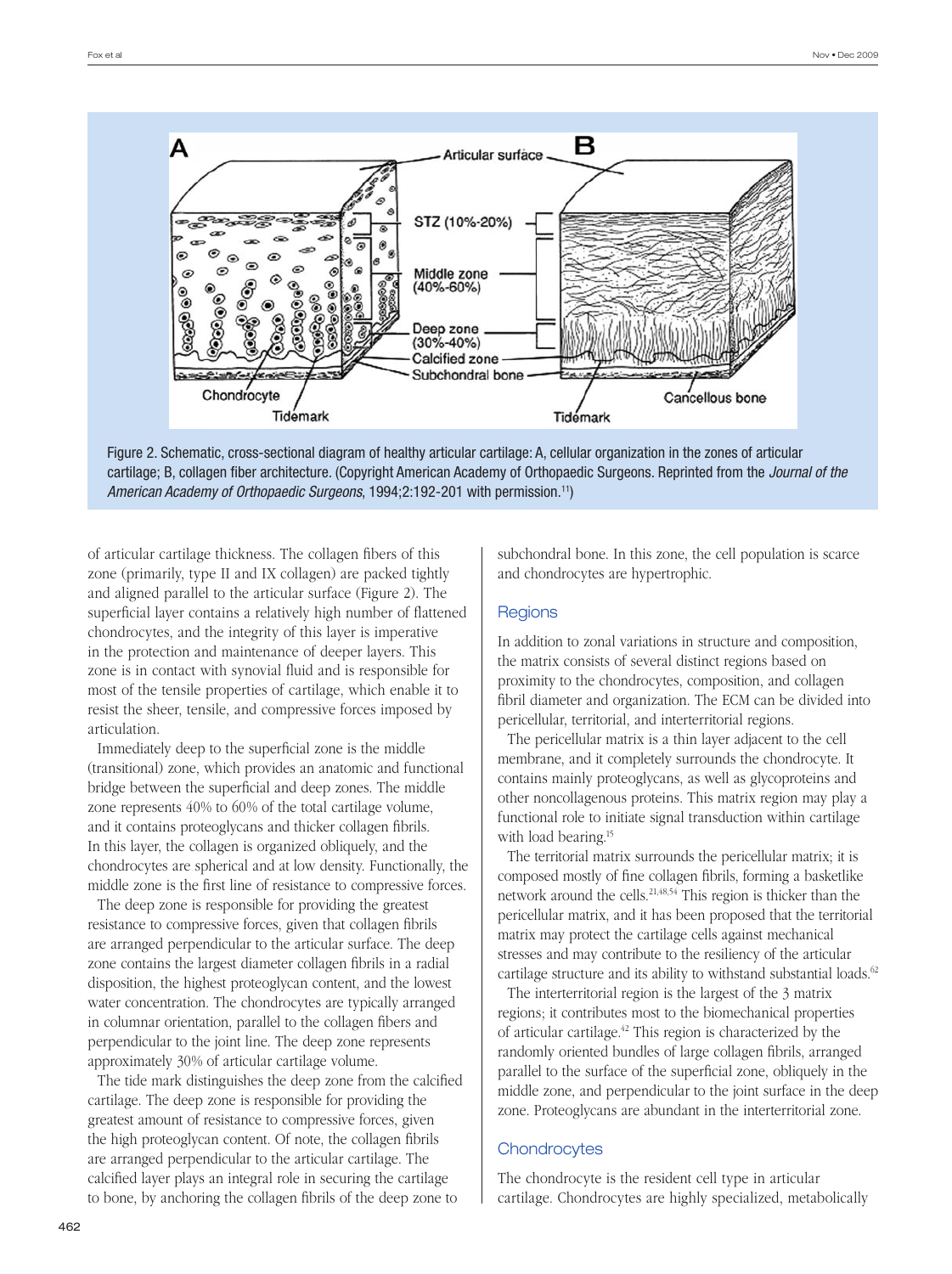active cells that play a unique role in the development, maintenance, and repair of the ECM. Chondrocytes originate from mesenchymal stem cells and constitute about 2% of the total volume of articular cartilage.<sup>2</sup> Chondrocytes vary in shape, number, and size, depending on the anatomical regions of the articular cartilage. The chondrocytes in the superficial zone are flatter and smaller and generally have a greater density than that of the cells deeper in the matrix (Figure 2).

Each chondrocyte establishes a specialized microenvironment and is responsible for the turnover of the ECM in its immediate vicinity. This microenvironment essentially traps the chondrocyte within its own matrix and so prevents any migration to adjacent areas of cartilage. Rarely do chondrocytes form cell-to-cell contacts for direct signal transduction and communication between cells. They do, however, respond to a variety of stimuli, including growth factors, mechanical loads, piezoelectric forces, and hydrostatic pressures.<sup>8</sup> Unfortunately, chondrocytes have limited potential for replication, a factor that contributes to the limited intrinsic healing capacity of cartilage in response to injury. Chondrocyte survival depends on an optimal chemical and mechanical environment.

#### Extracellular Matrix

In normal articular cartilage, tissue fluid represents between 65% and 80% of the total weight.<sup>46</sup> Collagens and proteoglycans account for the remaining dry weight. Several other classes of molecules can be found in smaller amounts in the ECM; these include lipids, phospholipids, noncollagenous proteins, and glycoproteins.

#### **Water**

Water is the most abundant component of articular cartilage, contributing up to 80% of its wet weight. Approximately 30% of this water is associated with the intrafibrillar space within the collagen, although a small percentage is contained in the intracellular space. The remainder is contained in the pore space of the matrix.35,63 Inorganic ions such as sodium, calcium, chloride, and potassium are dissolved in the tissue water.<sup>29,30,33</sup> The relative water concentration decreases from about 80% at the superficial zone to 65% in the deep zone.<sup>9</sup> The flow of water through the cartilage and across the articular surface helps to transport and distribute nutrients to chondrocytes, in addition to providing lubrication.

Much of the interfibrillar water appears to exist as a gel, and most of it may be moved through the ECM by applying a pressure gradient across the tissue or by compressing the solid matrix.<sup>44,46</sup> Frictional resistance against this flow through the matrix is very high; thus, the permeability of the tissue is very low.

It is the combination of the frictional resistance to water flow and the pressurization of water within the matrix that forms the 2 basic mechanisms by which articular cartilage derives its ability to withstand significant loads, often multiple times one's body weight.

#### **Collagens**

Collagen is the most abundant structural macromolecule in ECM, and it makes up about 60% of the dry weight of cartilage. Type II collagen represents 90% to 95% of the collagen in ECM and forms fibrils and fibers intertwined with proteoglycan aggregates. Collagen types I, IV, V, VI, IX, and XI are also present but contribute only a minor proportion. The minor collagens help to form and stabilize the type II collagen fibril network.

There are at least 15 distinct collagen types composed of no fewer than 29 polypeptide chains. All members of the collagen family contain a region consisting of 3 polypeptide chains (α-chains) wound into a triple helix. The amino acid composition of polypeptide chains is primarily glycine and proline, with hydroxyproline providing stability via hydrogen bonds along the length of the molecule. The triple helix structure of the polypeptide chains provides articular cartilage with important shear and tensile properties, which help to stabilize the matrix.<sup>33</sup>

#### **Proteoglycans**

Proteoglycans are heavily glycosolated protein monomers. In articular cartilage, they represent the second-largest group of macromolecules in the ECM and account for 10% to 15% of the wet weight. Proteoglycans consist of a protein core with 1 or more linear glycosaminoglycan chains covalently attached. These chains may be composed of more than 100 monosaccharides; they extend out from the protein core, remaining separated from one another because of charge repulsion. Articular cartilage contains a variety of proteoglycans that are essential for normal function, including aggrecan, decorin, biglycan, and fibromodulin.

The largest in size and the most abundant by weight is aggrecan, a proteoglycan that possesses more than 100 chondroitin sulfate and keratin sulfate chains. Aggrecan is characterized by its ability to interact with hyaluronan (HA) to form large proteoglycan aggregates via link proteins<sup>12</sup> (Figure 3). Aggrecan occupies the interfibrillar space of the cartilage ECM and provides cartilage with its osmotic properties, which are critical to its ability to resist compressive loads.

The nonaggregating proteoglycans are characterized by their ability to interact with collagen. Although decorin, biglycan, and fibromodulin are much smaller than aggrecan, they may be present in similar molar quantities. These molecules are closely related in protein structure; however, they differ in glycosaminoglycan composition and function. Decorin and biglycan possess 1 and 2 dermatan sulfate chains, respectively, whereas fibromodulin possesses several keratin sulfate chains. Decorin and fibromodulin interact with the type II collagen fibrils in the matrix and play a role in fibrillogenesis and interfibril interactions. Biglycan is mainly found in the immediate surrounding of the chondrocytes, where they may interact with collagen VI.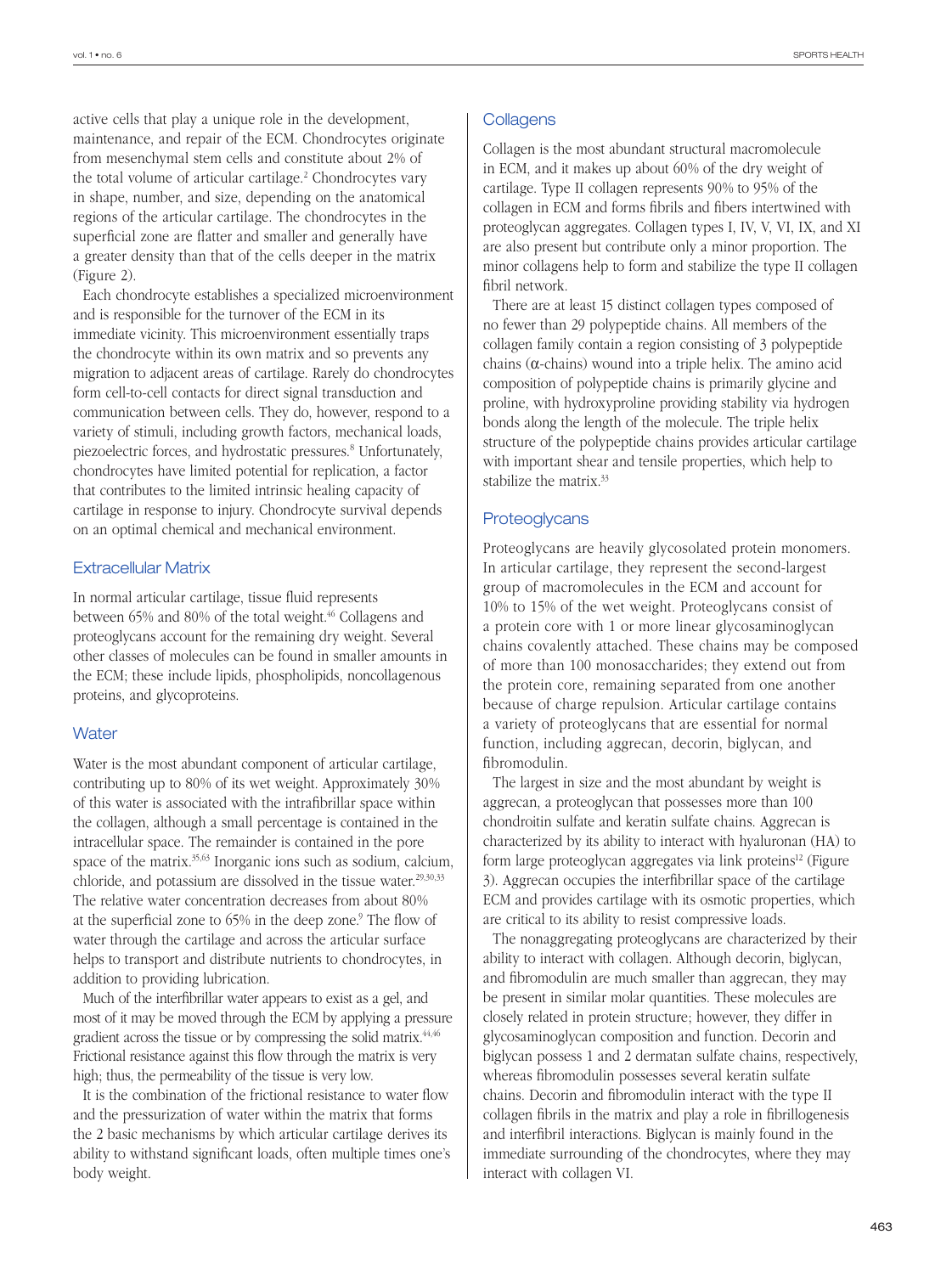

Figure 3. Extracellular matrix of articular cartilage. Two major load-bearing macromolecules are present in articular cartilage: collagens (mainly, type II) and proteoglycans (notably, aggrecan). Smaller classes of molecules, such as noncollagenous proteins and smaller proteoglycans, are present in smaller amounts. The interaction between the highly negatively charged cartilage proteoglycans and type II collagen provides the compressive and tensile strength of the tissue. (Reprinted with permission from Chen et al, 2006.13)

#### Noncollagenous Proteins and Glycoproteins

Although a number of noncollagenous proteins and glycoproteins are found within articular cartilage, their specific function has not been fully characterized. Some of these molecules (such as fibronectin and CII, a chondrocyte surface protein) likely play a role in the organization and maintenance of the macromolecular structure of the ECM.

## **METABOLISM**

In adults, the articular cartilage matrix is separated from the subchondral vascular spaces by the subchondral plate. Nutrition of the articular cartilage occurs by diffusion from the synovial fluid. The cartilage matrix restricts materials by size, charge, and molecular configuration. It is estimated that the average pore size within the ECM is approximately 6.0 nm.30,33,46 Without a direct supply of nutrients from blood vessels or lymphatics, chondrocytes depend primarily on anaerobic metabolism.

Chondrocytes are responsible for the development, maintenance, and repair of the ECM via a group of degradative enzymes. Chondrocytes synthesize matrix components,

including proteins and glycosaminoglycan side chains. The metabolic activity of the chondrocytes can be altered by a variety of factors within their surrounding chemical and mechanical environment. Proinflammatory cytokines (such as interleukin-1 and tumor necrosis factor−α) have catabolic and anabolic effects that play a role in the degradation and synthesis of matrix macromolecules.<sup>9</sup>

Proteoglycans are synthesized, maintained, and secreted into the ECM by chondrocytes. A number of growth factors and regulatory peptides have been implicated in the regulation of proteoglycan metabolism, including insulin-like growth factors, transforming growth factor−β, interleukin-1, and tumor necrosis factor−α. Very little is known about the molecular mechanism by which these growth factors and peptides elicit their effects on proteoglycan metabolism.

Chondrocytes are protected from the potentially damaging biomechanical forces by the surrounding ECM. A homeostasis of ECM metabolism balances the degradation of the different macromolecules with their replacement by newly synthesized products. Proteoglycan turnover can take up to 25 years,<sup>38</sup> whereas the half-life of collagen is estimated to range from several decades to up to 400 years.<sup>17</sup>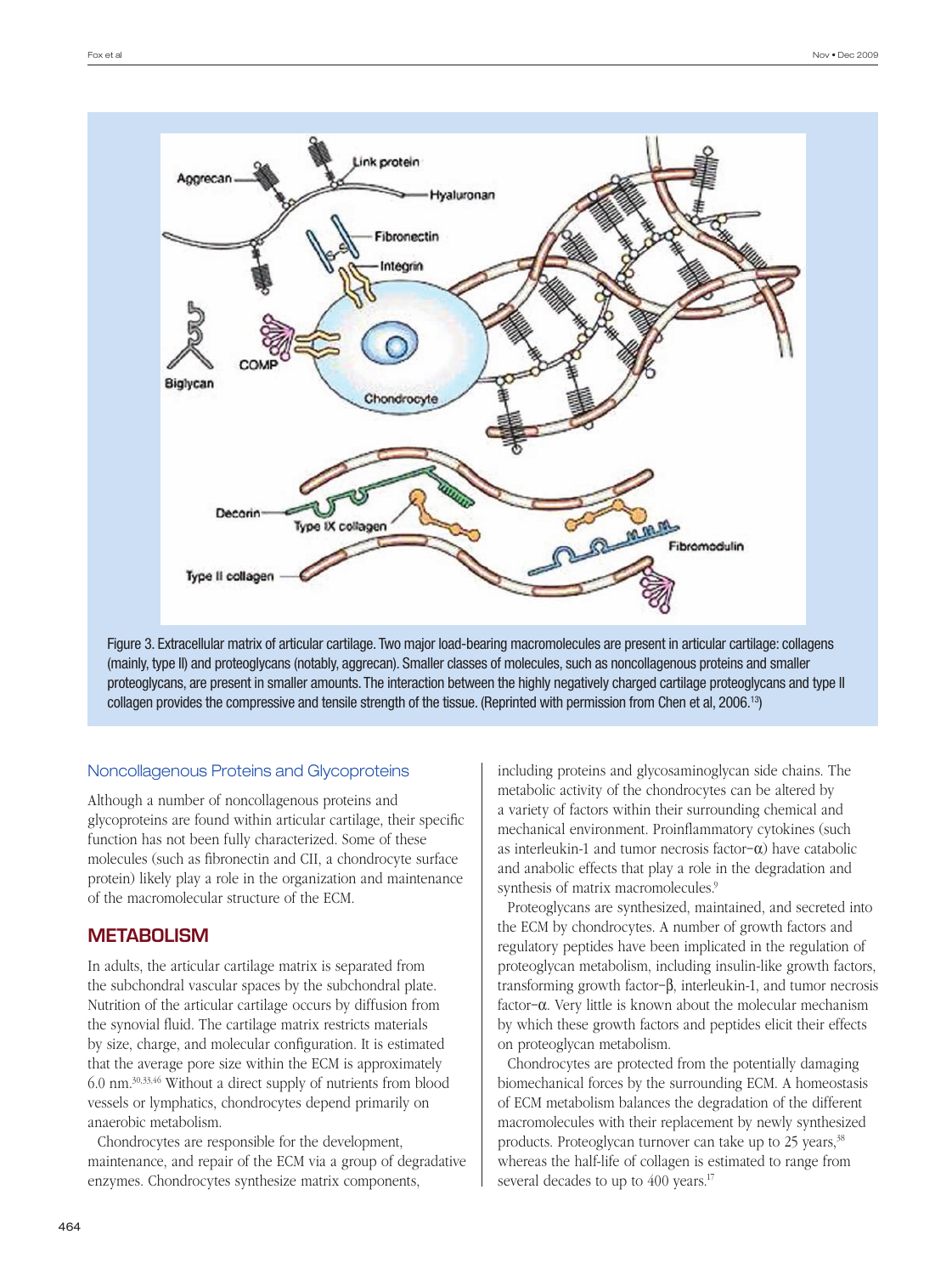vol. 1 • no. 6 SPORTS HEALTH

The primary proteinases involved in cartilage turnover include the metalloproteinases (collagenase, gelatinase, and stromelysin) and the cathepsins (cathepsin B and D). Collagenase degrades native helical collagen fibrils at a single site. Gelatinase degrades denatured type II and type IV collagen; it also has significant activity against fibronectin, elastin, and collagen types V, VII, X, and XI.<sup>55,66</sup> The role of stromelysin is to degrade the protein core of aggrecan. All metalloproteinases are secreted as latent proenzymes that require activation extracellularly. Cathepsins are active in the degradation of aggrecan.

Joint motion and load are important to maintain normal articular cartilage structure and function. Inactivity of the joint has also been shown to lead to the degradation of cartilage.10 Regular joint movement and dynamic load is important for the maintenance of healthy articular cartilage metabolism. The development of disease such as osteoarthritis is associated with dramatic changes in cartilage metabolism. This occurs when there is a physiological imbalance of degradation and synthesis by chondrocytes.<sup>64</sup>

## BIOMECHANICAL FUNCTION

Articular cartilage is a thin layer of specialized connective tissue with unique viscoelastic properties. Its principal function is to provide a smooth, lubricated surface for low friction articulation and to facilitate the transmission of loads to the underlying subchondral bone. Articular cartilage is unique in its ability to withstand high cyclic loads, demonstrating little or no evidence of damage or degenerative change.<sup>7,26,31</sup>

The biomechanical behavior of articular cartilage is best understood when the tissue is viewed as a biphasic medium. Articular cartilage consists of 2 phases: a fluid phase and a solid phase. Water is the principal component of the fluid phase, contributing up to 80% of the wet weight of the tissue. Inorganic ions such as sodium, calcium, chloride, and potassium are also found in the fluid phase. The solid phase is characterized by the ECM, which is porous and permeable.<sup>3,41,43</sup> The relationship between proteoglycan aggregates and interstitial fluid provides compressive resilience to cartilage through negative electrostatic repulsion forces.32,33,45

The initial and rapid application of articular contact forces during joint loading causes an immediate increase in interstitial fluid pressure. This local increase in pressure causes the fluid to flow out of the ECM, generating a large frictional drag on the matrix.18,33,34,41,43 When the compressive load is removed, interstitial fluid flows back into the tissue. The low permeability of articular cartilage prevents fluid from being quickly squeezed out of the matrix. $41,47$  The 2 opposing bones and surrounding cartilage confine the cartilage under the contact surface. These boundaries are designed to restrict mechanical deformation.

Articular cartilage is viscoelastic and exhibits time-dependent behavior when subjected to a constant load or deformation.<sup>68</sup> Two types of mechanisms are responsible for viscoelasticity in articular cartilage: flow dependent and flow independent.



Figure 4. A stress-strain diagram for articular cartilage during tensile loading. The schematic representations on the right illustrate the orientation of the collagen fibrils in response to loading. Reprinted with permission from Nordin and Frankel, *Basic Biomechanics of the Musculoskeletal System*. 52

The flow-dependent mechanism depends on interstitial fluid and the frictional drag associated with this flow.3,43,44,60 The drag resulting from the interstitial fluid is known as *biphasic viscoelastic behavior*. 44 The flow-independent component of viscoelasticity is caused by macromolecular motion specifically, the intrinsic viscoelastic behavior of the collagenproteoglycan matrix.23,69 As a result, the fluid pressure provides a significant component of total load support, thereby reducing the stress acting upon the solid matrix.

Articular cartilage also exhibits a creep and stress-relaxation response. When a constant compressive stress is applied to the tissue, its deformation increases with time, and it will deform or creep until an equilibrium value is reached.43 Similarly, when cartilage is deformed and held at a constant strain, the stress will rise to a peak, which will be followed by a slow stress-relaxation process until an equilibrium value is reached. Because articular cartilage tends to stiffen with increased strain, it cannot be described by a single Young's modulus. Rather, the modulus of the tissue depends on the time at which the force measurement was taken during a stress-relaxation test, which was common practice in the preliminary studies of mechanical testing on articular cartilage.<sup>69</sup> The current method is to apply a known strain, which is immediately followed by a peak in measured force and a slow stress-relaxation process; the force/stress value is recorded when it has reached equilibrium. This process is repeated across a range of strain values, and the equilibrium modulus is calculated as the slope of the stress-strain curve.1,28,57

The complex composition and organization of cartilage through the middle zones of cartilage contributes significantly to its shear-resistant properties. Stretching of the randomly distributed collagen fibrils provides cartilage with its shear stress response<sup>24,58</sup> (Figure 4). The tensile force-resisting properties derive from the precise molecular arrangement of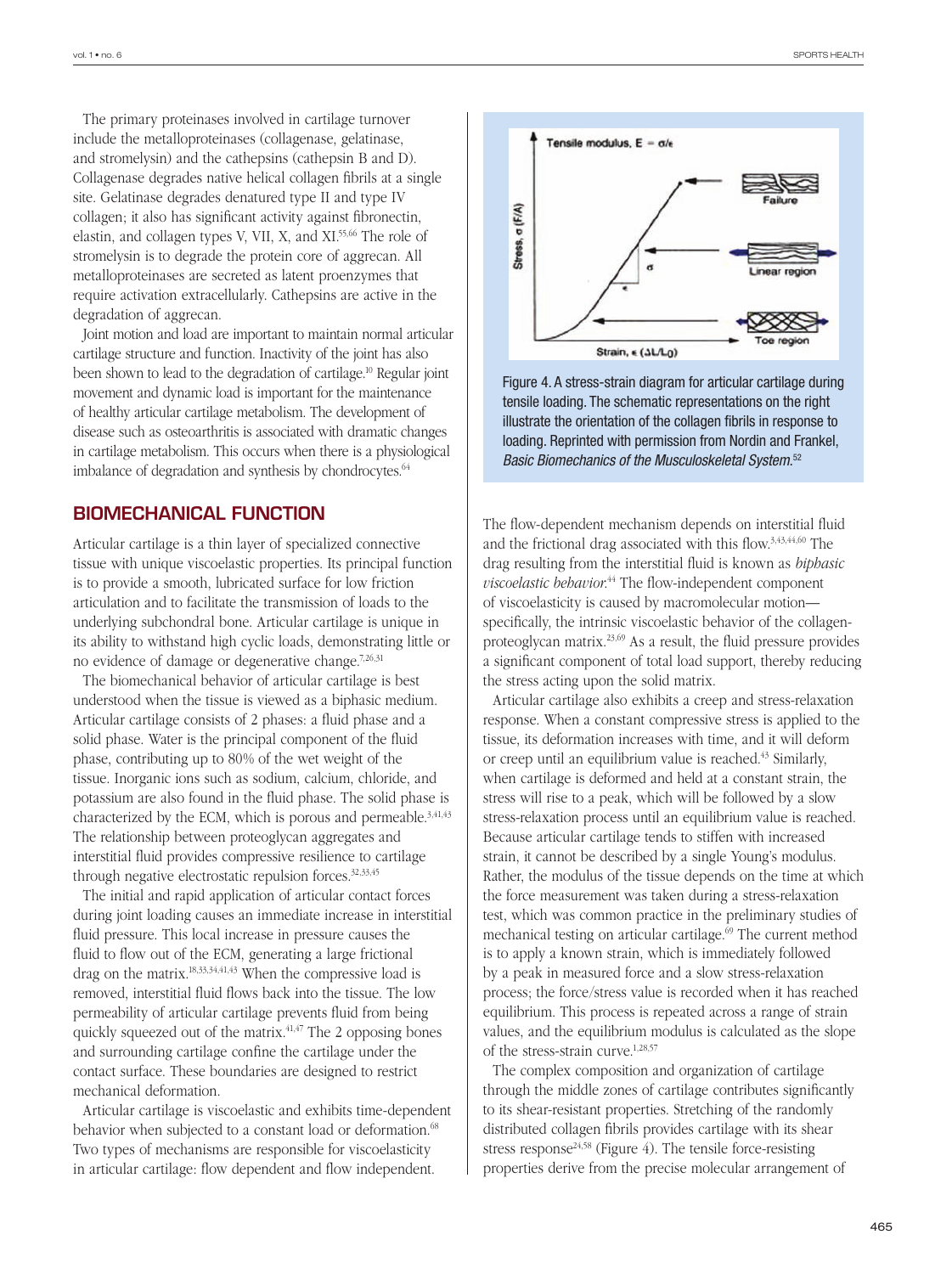

Figure 5. A schematic depiction of the main components of articular cartilage when the tissue is unloaded (A) and when tensile load is applied (B). When the tissue is loaded, collagen fibrils align along the axis of tension. Reprinted with permission from Nordin and Frankel, *Basic Biomechanics of the Musculoskeletal System*. 49,51

collagen fibrils. The stabilization and ultimate tensile strength of the collagen fiber are thought to result from the intra- and intermolecular cross-links (Figure 5).

## AGE AND DEVELOPMENT

Age determines the composition of the ECM as well as the organization of chondrocytes and their response to external factors such as cytokines.<sup>22</sup> With increasing age, there are zonal changes in the distribution of chondrocytes; however, the total number of chondrocytes remains essentially unchanged. Chondrocytes begin to dissipate in the superficial region, whereas the deeper layers have an increased number of cells.

With increasing age, there is a decrease in the hydration of the matrix, with a corresponding increase in compressive stiffness. This may have implications for the underlying subchondral bone, which may see increased forces as the cartilage loses its ability to undergo reversible deformation. Such changes may be noted on magnetic resonance imaging (MRI) as consolidation of trabeculae and subchondral sclerosis, which is often seen in association with a bone marrow edema pattern in the setting of cartilage degeneration. Preservation of a homeostatic ECM environment is critical to the maintenance of articular cartilage.

The size of proteoglycan aggregates within the ECM decreases with age. This may occur as a result of a decrease in the available binding sites of the HA chain or as the result of proteolytic damage to link proteins and their glycosaminoglycan chains. Aggregation may also affect pore size distribution and solute permeability. There is also an increased ratio of keratin sulfate to chondroitin sulfate. The

concentration of hyaluronan increases with age, but this results from the gradual accumulation of partially degraded hyaluronan rather than increased synthesis.<sup>36,37</sup>

## MRI IN ARTICULAR CARTILAGE

Noninvasive imaging techniques are an important tool for the evaluation, diagnosis, and monitoring of articular cartilage. MRI is widely accepted because of its ability to capture the integrity of soft tissue and subchondral cancellous bone. MRI is superior to conventional radiography and computed tomography because of its superior soft tissue contrast, multiplanar capabilities, and lack of ionizing radiation.

Standard MRI pulse sequences T1 and T2 use intrinsic relaxation times and are a reflection of the local tissue properties. T1-weighted spin echo sequences provide excellent anatomic detail and high contrast between cartilage and subchondral bone.<sup>25,27,53</sup> T2-weighted images capitalize on the arthrogram-like effect produced by the high signal intensity of joint fluid. T2 relaxation time is a reproducible and quantifiable parameter that reflects the internuclear dephasing that occurs as a result of transverse relaxation of the exited hydrogen dipoles. The collagen organization of the ECM may be measured using this technique.25,40,50,61,67,70,71 On T1-weighted images, cartilage is higher in signal intensity than joint fluid; the opposite is true for the T2-weighted images.14,19,39,56,65

To assess the glycosaminoglycan content of articular cartilage, delayed gadolinium-enhanced MRI of cartilage may be used.4-6 This method involves the intravenous injection of a negatively charged salt of a gadolinium magnetic resonance contrast agent, which in appropriate dosages acts to shorten T1 relaxation times. Tracking areas of depleted glycosaminoglycans are indirectly measured, and the use of delayed gadolinium-enhanced MRI of cartilage shows promise in its ability to detect injured or diseased articular cartilage.

Another imaging technique used to assess the proteoglycan content of articular cartilage is sodium MRI. When the excitational radio frequency is peaked on a specific sodium species  $(^{23}Na)$ , the relative fixed charge density of cartilage may be quantified, which is a function of the spatial resolution of charged proteoglycans.<sup>59</sup> However, lower sodium concentrations make clinical use of <sup>23</sup>Na difficult.<sup>20</sup>

The imaging of articular cartilage remains challenging owing to the zonal changes in structure and biochemical composition over a few millimeters. The potential for artifacts associated with MRI adds another dimension of complexity to this imaging dilemma.16

### **SUMMARY**

Articular cartilage is a highly specialized connective tissue of diarthrodial joints. Its principal function is to provide a smooth, lubricated surface for articulation and to facilitate the transmission of loads with a low frictional coefficient. The mechanical behavior of this tissue depends on the interaction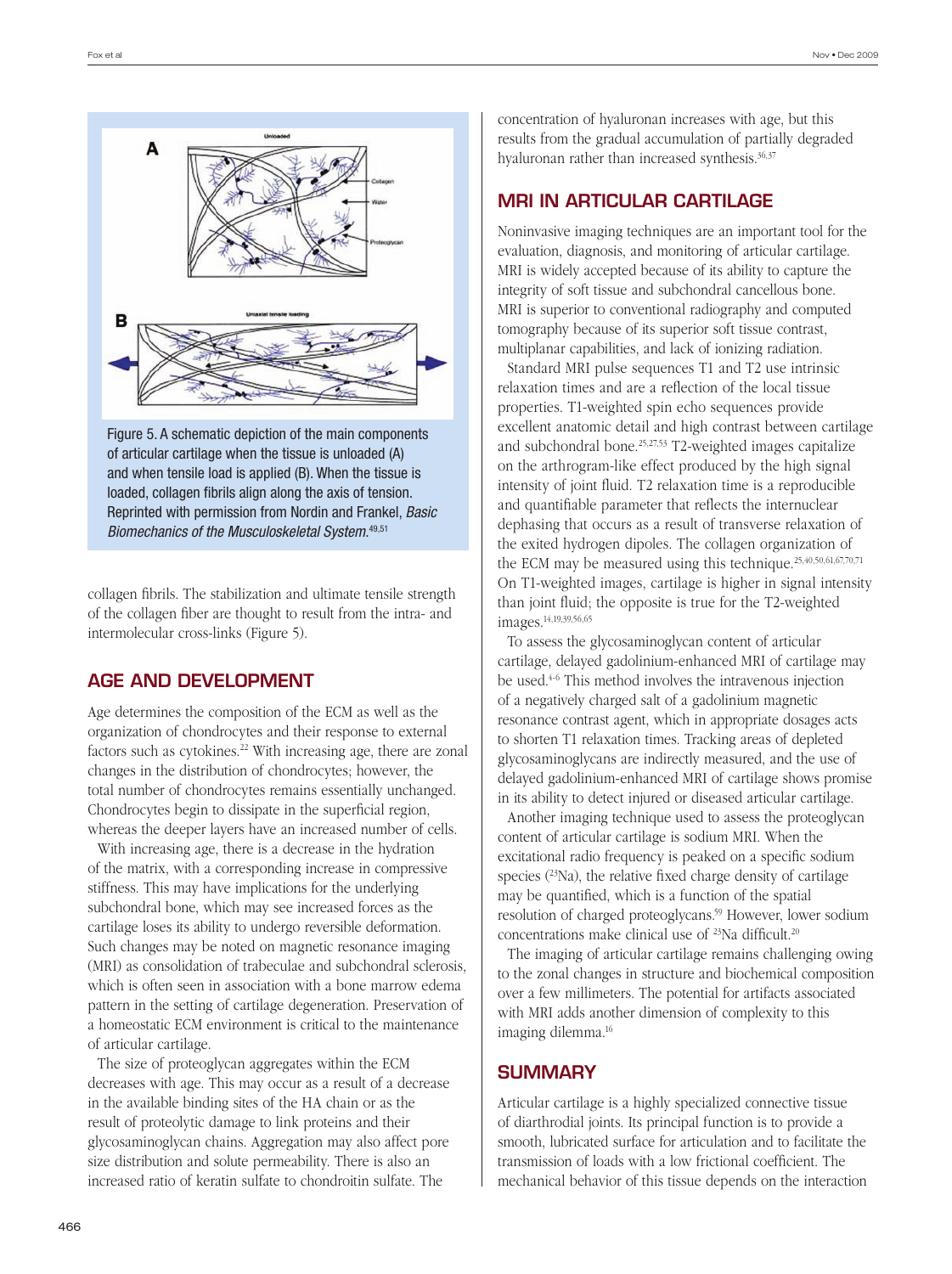of its fluid and solid components. The unique and complex structure of articular cartilage continues to make its treatment and repair a significant challenge.

#### **REFERENCES**

- 1. Akizuki S, Mow VC, Müller F, Pita JC, Howell DS, Manicourt DH. Tensile properties of human knee joint cartilage: I. Influence of ionic cartilage conditions, weight bearing and fibrillation on the tensile modulus. *J Orthop Res*. 1986;4(4):379-392.
- 2. Alford JW, Cole BJ. Cartilage restoration, part I: basic science, historical perspective, patient evaluation and treatment options. *Am J Sports Med*. 2005;33:295-306.
- Ateshian GA, Warden WH, Kim JJ, et al. Finite deformation biphasic material properties of bovine articular cartilage from confined compression experiments. *J Biomech*. 1997;30:1157-1164.
- 4. Bashir A, Gray ML, Boutin RD, Burstein D. Glycosaminoglycan in articular cartilage: in vivo assessment with delayed Gd(DPTA)(2-)-enhanced MR imaging. *Radiology*. 1997;205:551-558.
- 5. Bashir A, Gray ML, Burstein D. Gd-DPTA2- as a measure of cartilage degradation. *Magn Reson Med*. 1996;36:665-673.
- 6. Bashir A, Gray ML, Hartke J, Burstein D. Nondestructive imaging of human cartilage glycosaminoglycan concentration by MRI. *Magn Reson Med*. 1999;41:857-865.
- 7. Buckwalter JA. Articular cartilage: injuries and potential for healing. *J Orthop Sports Phys Ther*. 1998;28:192-202.
- 8. Buckwalter JA, Hunzinker E, Rosenberg L, et al. Articular cartilage: composition and structure. In: Woo SLY, Buckwalter JA, eds. *Injury and Repair of the Musculoskeletal Soft Tissues*. Park Ridge, IL: American Academy of Orthopaedic Surgeons; 1988:405-425.
- 9. Buckwalter JA, Mankin HJ. Articular cartilage, part 1: tissue design and chondrocyte-matrix interaction. *J Bone Joint Surg Am*. 1997;79:600-611.
- 10. Buckwalter JA, Mankin HJ. Articular cartilage: tissue design and chondrocytes-matrix interactions. *Instr Course Lect*. 1998;47:477-486.
- 11. Buckwalter JA, Mow VC, Ratcliffe A. Restoration of injured or degenerated articular cartilage. *J Am Acad Orthop Surg*. 1994;2:192-201.
- 12. Buckwalter JA, Rosenberg LA, Hunziker EB. *Articular Cartilage and Knee Joint Function: Basic Science and Arthroscopy*. New York, NY: Raven Press; 1990.
- 13. Chen FH, Rousche KT, Tuan RS. Technology insight: adult stem cells in cartilage regeneration and tissue engineering. *Nat Clin Pract Rheumatol*. 2006;2:373-382.
- 14. Chung CB, Frank LR, Resnick D. Cartilage imaging techniques: current clinical applications and state of the art imaging. *Clin Orthop Relat Res*. 2001;39(suppl):S370-S378.
- 15. Eggli PS, Herrmann W, Hunziker EB, Schenk RK. Matrix compartments in the growth place of the proximal tibia of rats. *Anat Rec*. 1985;211:246-257.
- 16. Erickson SJ, Prost RW, Timins ME. The "magic angle" effect: background physic and clinical relevance [editorial]. *Radiology*. 1993;188:23-25.
- 17. Eyre DR, Weis MA, Wu JJ. Articular cartilage collagen: an irreplaceable framework? *Eur Cell Mater*. 2006;12:57-63.
- 18. Frank EH, Grodzinsky AJ. Cartilage electromechanics: I. Electrokinetic transduction and the effects of electrolyte pH and ionic strength. *J Biomech*. 1987;20:615-627.
- 19. Gold GE, Beaulieu CF. Future of MR imaging of articular cartilage. *Semin Musculoskeletal Radiol*. 2001;5:313-327.
- 20. Gold GE, McCauley TR, Gray ML, Disler DG. What's new in cartilage? *Radiographics*. 2003;23:1227-1242.
- 21. Guilak F, Mow VC. The mechanical environment of the chondrocyte: a biphasic finite element model of cell—matrix interactions in articular cartilage. *J Biomech*. 2000;33:1663-1673.
- 22. Hardingham T, Bayliss M. Proteoglycans of articular cartilage: changes in aging and in joint disease. *Semin Arthritis Rheum*. 1990;20(3)(suppl 1):12-33.
- 23. Hayes WC, Bodine AJ. Flow-independent viscoelastic properties of articular cartilage matrix. *J Biomech*. 1978;11(8-9):407-419.
- 24. Hayes WC, Mockros LF. Viscoelastic properties of human articular cartilage. *J Appl Physiol*. 1971;31:562-568.
- 25. Hayes CW, Sawyer RW, Conway WF. Patellar cartilage lesions: in vitro detection and staging with MR imaging and pathologic correlation. *Radiology*. 1990;176:479-483.
- 26. Howell DS, Treadmwell BV, Trippel SB. Etiopathologenesis of osteoarthritis. In: Moskowitz RW, Howell DS, Goldberg VM, Mankin HJ, eds. *Osteoarthritis: Diagnosis and Medical/Surgical Management*. Philadelphia, PA: WB Saunders; 1992:233-252.
- 27. Karvonen RL, Negendank WG, Fraser SM, et al. Articular cartilage defects of the knee: correlation between magnetic resonance imaging and gross pathology. *Ann Rheum Dis*. 1990;49:672-675.
- 28. Kempson GE. Mechanical properties of articular cartilage. In: Freeman MAR, ed. *Adult Articular Cartilage*. 2nd ed. Tunbridge Wells, United Kingdom: Pitman Medical; 1979:313-444.
- 29. Lai WM, Hou JS, Mow VC. A triphasic theory for the swelling and deformational behaviors of articular cartilage. *J Biomech Eng*. 1991;113:245-258.
- 30. Linn FC, Sokoloff L. Movement and composition of interstitial fluid of cartilage. *Arthritis Rheum*. 1965;8:481-494.
- 31. Mankin HJ. The response of articular cartilage to mechanical injury. *J Bone Joint Surg Am*. 1982;64:460-466.
- 32. Mankin HJ, Mow VC, Buckwalter JA, Iannotti JP. Form and function of articular cartilage. In: Simon SR, ed.*Orthopaedic Basic Science*. Rosemont, IL: American Academy of Orthopaedic Surgeons; 1994:1-44.
- 33. Maroudas A. Physiochemical properties of articular cartilage. In: Freeman MAR, ed. *Adult Articular Cartilage*. Kent, United Kingdom: Cambridge University Press; 1979:215-290.
- 34. Maroudas A, Bullough P. Permeability of articular cartilage. *Nature*. 1968;219:1260-1261.
- 35. Maroudas A, Wachtel E, Grushko G, et al. The effects of osmotic and mechanical pressure on water and partitioning in articular cartilage. *Biochem Biophys Acta*. 1991;1073:285-294.
- 36. Martin JA, Buckwalter JA. Telomere erosion and senescence in human articular cartilage chondrocytes. *J Gerontol A Biol Sci Med Sci*. 2001;56:B172-B179.
- 37. Martin JA, Ellerbroek SM, Buckwalter JA. The age-related decline in chondrocytes response to insulin-like growth factor-I: the role of growth factor binding proteins. *J Orthop Res*. 1997;15:491-498.
- 38. Masuda K, Sah RL, Hejna MJ, Thonar EJ. A novel two step method for the formation of tissue-engineered cartilage by mature bovine chondrocytes: the alginate-recovered chrondrocye (ARC) method. *J Orthop Res*. 2003;21(1):139-148.
- Matsui N, Kobayashi M. Application of MR imaging for internal derangement of the knee (orthopaedic surgeon view). *Semin Musculoskeletal Radiol*. 2001;5:139-141.
- 40. McCauley TR, Kier R, Lynch KJ, et al. Chondromalacia patellae: diagnosis with MR imaging. *Am J Roentgenol*. 1990;158:101-105.
- 41. Mow VC, Ateshian GA, Ratcliffe A. Anatomic form and biomechanical properties of articular cartilage of the knee joint. In: Finerman GAM, Noyes FR, eds. *Biology and Biomechanics of the Traumatized Synovial Joint: The Knee as a Model*. 2nd ed. Rosemont, IL: American Academy of Orthopaedic Surgeons; 1992:55-81.
- 42. Mow VC, Guo XE. Mechano-electrochemical properties of articular cartilage: their inhomogeneities and anisotropies. *Annu Rev Biomed Eng*. 2002;4:175-209.
- 43. Mow VC, Holmes MH, Lai WM. Fluid transport and mechanical properties of articular cartilage: a review. *J Biomech*. 1984;17:377-394.
- 44. Mow VC, Kuei SC, Lai WM, Armstrong CG. Biphasic creep and stress relaxation of articular cartilage in compression: theory and experiments. *J Biomech Eng*. 1980;113:73-84.
- 45. Mow VC, Ratcliffe A. *Structure and Function of Articular Cartilage and Meniscus*. 2nd ed. Philadelphia, PA: Lippincott-Raven; 1997.
- 46. Mow VC, Ratcliffe A, Poole AR. Cartilage and diarthrodial joints as paradigms for hierarchical materials and structures. *Biomaterials*. 1992;13:67-97.
- 47. Mow VC, Rosenwasser M. Articular cartilage: biomechanics. In Woo SL-Y, Buckwalter JA, eds. *Injury and Repair to the Musculoskeletal Soft Tissues*. Park Ridge, IL: American Academy of Orthopaedic Surgeons; 1988:427-446.
- 48. Muir H. The chondrocyte, the architect of cartilage: biomechanics, structure, function and molecular biology of cartilage matrix molecules. *Bioessays*. 1995;17:1039-1048.
- 49. Myers ER, Lai WM, Mow VC. A continuum theory and an experiment for the ion-induced swelling behavior cartilage. *J Biomech Eng*. 1984;106(2):151-158.
- 50. Nieminen MT, Rieppo J, Töyräs J, et al. T2 relaxation reveals spatial collagen architecture in articular cartilage: a comparative quantitative MRI and polarized light microscopy study. *Magn Reson Med*. 2001;46:487-493.